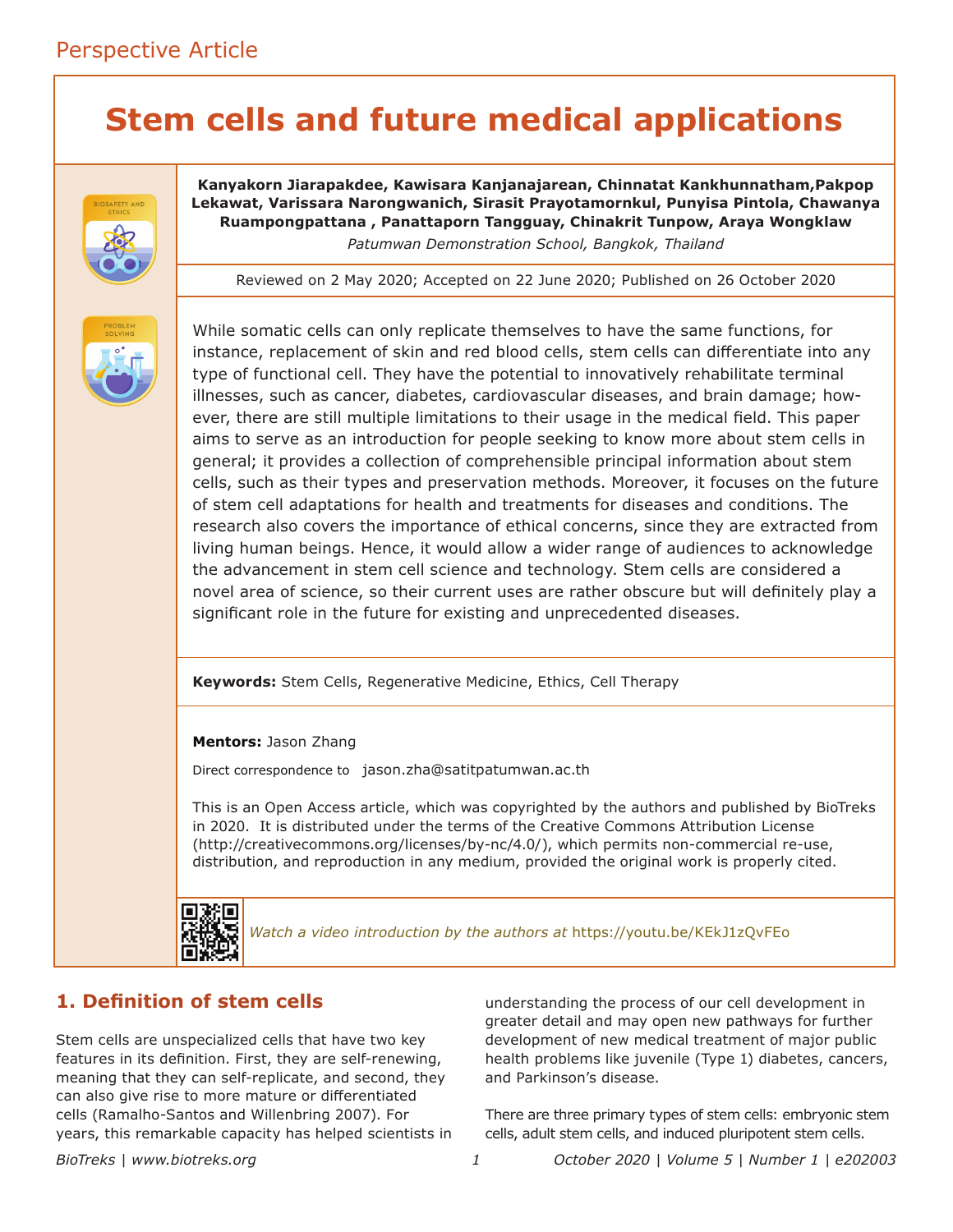Human Embryonic stem cells (hESCs) are the cells which are found within the first two weeks of the fetus's development and are the original cells which all specialised cells in the fetus originate from.(Lee and Lee 2011)

Embryonic stem cells appear primarily in two cell varieties, each with different abilities of cell differentiation: one is found after zygote development and another is found during the blastocyst stage. First, totipotent stem cells are formed shortly after the fertilization of an egg cell and sperm. These are the most versatile embryonic stem cells and have the potential to become any kind of cell. Four or five days after forming, they develop into 'pluripotent stem cells' which are less versatile, but can still give rise to other cell types as illustrated in Figure 1 (Hildreth 2020).

Apart from the previously mentioned embryonic stem cells, another type of stem cell is the adult stem cell, which is limited to forming into only certain numbers of cell types. These stem cells are multipotent, meaning that they can only become a few different cell types relative to the organs where they are found; for example, the skin, bone marrow, and blood vessels (National Institutes of Health 2001)

With the advent of multiple stem cell breakthroughs, many researchers and scientists have been studying and testing the most effective and morally acceptable ways to extract stem cells. These attempts have been carried out for the purpose of harvesting a steady supply of stem cells which can be used for regenerative medicine and future trials. In the past, the process of stem cell extraction called Somatic Cell Nuclear Transfer (SCNT) (Murnaghan 2020) from which the inner cell mass region from human embryonic stem cells was used. But this procedure received a major backlash; the public claimed that this procedure involves the killing of embryos, therefore, it was thought to be unethical and would ultimately be rejected. Hence, the new alternative called ANT or Altered Nuclear Transfer , a procedure which involved reprogramming of somatic cells or Adult Stem cells to obtain embryonic stem cells without the destruction of human embryos, was introduced (Murnaghan 2020). These types of cells are called the pluripotent stem cells and are not as controversial (National Institutes of Health 2001).

Another type of stem cell regarding its pluripotent characteristic is called induced pluripotent stem cells (iPSCs). The discovery of this kind of stem cell was a major breakthrough to stem cell technology since it allowed adult cells to be modified to pluripotent stem cells. This new technology of iPSCs introduced in 2006 by Shinya Yamanaka, who was awarded the 2012 Nobel prize, suggested the transcription of four specific genes

namely c-Myc, Oct3/4, Sox2 and Klf4 into somatic cells, giving rise to pluripotent stem cells. In fact, the Yamanaka factor, unlike the ANT, does not require the nuclear transfer process; instead, the procedure involves the introduction of the genes of the four Yamanaka factors into somatic cells through retroviral transduction. These Yamanaka factors regulate the expression of pluripotency and the induction of pluripotent stem cells. Finally, with a method of directly converting somatic cells to pluripotent stem cells, scientists are now able to circumvent both the high-risk nature, practical issues associated with the nuclear transfer method, and the ethical issues of killing embryos, in their pursuit to retrieve a supply of stem cells to be used for medical purposes (Takahashi and Yamanaka 2006). The new technique of producing iPSCs opens up new ways of treating damaged cells, tissues, organs, whether damaged by disease or significant medical events such as stroke and neurological problems, by transplanting laboratory-grown cells to replace the lost or damaged cells. An obvious example that is now being used more widely in the stem cell therapies is the hematopoietic stem cell transplantation. The current program in Thailand requires stem cells that originate in bone marrow and has the main purpose of curing diseases in the hematopoietic system, for example, thalassemia, hematological malignancies, malignant lymphoma, and multiple myeloma (Issaragrisil 2008).

Additionally, Mesenchymal stem cell-based drugs (MSCs) are another popular variety of stem cells found in the human body which are present in nearly all tissues. They allow an immune modulation to effectively suppress both acute and chronic inflammations and further work against cancer (National Cancer Institute 2020).

 Although there are several clinical trials on stem cell therapies and its medical properties, they are yet to be proven fully effective and safe for patients. Therefore, further specific experimental treatments are required for the prospective generation of medicine and pharmacy (Pham 2016).

# **2. Types of stem cells**

Even though all stem cells can replicate and differentiate into other specialized cells, each type of stem cell varies in versatility and amounts. Stem cells are categorized into 3 main types: embryonic, adult, and induced pluripotent stem cells.

1. Embryonic Stem Cells: Embryonic stem cells are found in embryos that are 3-5 days old. Most of these stem cells come from fertilized eggs in vitro fertilization clinics which are then donated for research (They do not come from fertilized eggs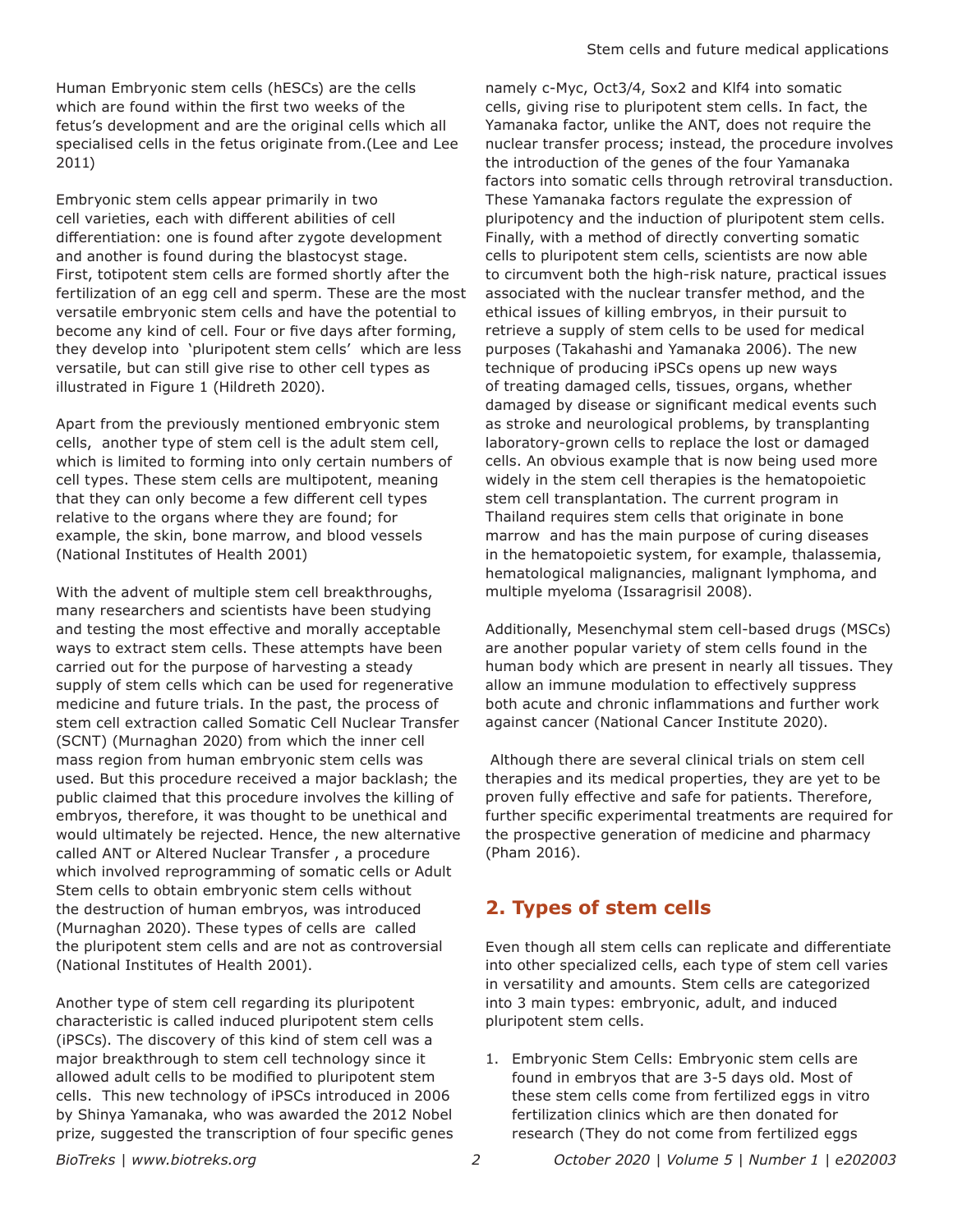in a woman's body). Cells from preimplantationstage embryos are then transferred into a petri dish to create embryonic stem cells. When these cells crowd the dish, they will be placed into numerous new petri dishes and repeated for several cycles which can produce millions of embryonic stem cells . Scientists use characterization, or the testing of cells, to measure their fundamental properties during embryonic stem cell creation. Embryonic stem cells are the most versatile and are commonly used to regenerate damaged tissues and organs.

- 2. Adult Stem Cells: Adult stem cells are found among differentiated tissues in the stem cell niche and organs are categorized into different types based on the origin of the tissue. These stem cells maintain and repair tissues in humans and may remain undivided for extended periods until an activation is present. Once these cells are extracted from the body, their ability to divide happens to be more narrow. Thus, the generation of extensive numbers of stem cells becomes more challenging . Adult stem cells typically generate mature cells that belong to a particular tissue and have specific functions. Nevertheless, some adult stem cells can differentiate into other cell types during transdifferentiation. Adult stem cells are less versatile but are present in small numbers in most of their types.
- 3. Induced Pluripotent Stem Cells: Induced pluripotent stem cells are somatic (adult) stem cells from skin cells, blood cells, or other adult stem cells that were genetically reconditioned into an embryonic stem cell by imposing them to convey genes and components crucial to retain the features of embryonic stem cells . These stem cells are commonly generated for therapeutic purposes, notably regenerative medicine, and are able to convert into any other cell type.

# **3. Current uses of each type of stem cell**

With the capability to differentiate, stem cells are considered to be pluripotent and implemented to cure diseases where human cells are impaired. Moreover, stem cells also play a special role in medical examinations by allowing them to test in various cell conditions before applications into patients. However, current medical technology has not developed to the point that we can utilize stem cells to their fullest potential. If scientists can develop a way to use stem cells efficiently, many lives may be saved from these incurable diseases.

Stem cells that are used in regenerative medicine can be collected from two main sources: the patient and the others. They are called autologous and allogeneic, respectively. Both are used in different situations and one is not better than the other. However, autologous stem cells have fewer complications when transplanting since they are harvested from the patient's body.

# **3.1 Tissue regeneration**

Tissue engineering or regenerative medicine refers to attempts to create a functional tissue or organ. Tissues and organs of patients may be damaged by chronic diseases or traumatic injuries which may cause difficulties later in life. These tissues will need to be repaired in order to comfort and let the patients have a fully functional body; human bodies can heal themselves naturally but there are some limitations. If there are too many damages, the tissue might not be able to regenerate itself to the normal state or it may partially reform. This is why stem cells can be significant since they can replace these damaged tissues.

Stem cells are grouped according to their abilities of differentiation which are multipotent stem cells and pluripotent stem cells. Embryonic stem cells are more limited and controversial than adult stem cells. Adult stem cells can be extracted from multiple parts of grown humans. For example, mesenchymal stem cells (MSCs) can be extracted from bone marrow and they are used in MSCs treatments to help bone and cartilage damages. There is also evidence that MSCs help form new blood vessels in damaged tissues. Even though stem cells might be able to reconstruct damaged tissues, the process still depends on signals from the surrounding microenvironment (Wan, Wang and Wang 2015), which provides the homeostasis for cell growth and maintenance. .

Stem cells will diverge into tissue and organs when surrounded by a suitable environment. It requires a mixture called the extracellular matrix or ECM which consists of glycosaminoglycans, inorganic hydroxyapatite crystals, and specific protein. For stem cells to develop, it also requires growth factors and cellular behavior guidelines which come in the form of ligands. These ligands also act as a skeletal system for the physical strength of the cell.

To simplify, the process of tissue regeneration begins with creating a framework containing essential proteins and growth factors. Then, stem cells are introduced which will continue to develop into tissues.

Tissue replacement which is created by stem cells is still complicated and produces uncertain results; researchers are still working on a way to hold these new generated tissues in place and guide them to develop into desired organs.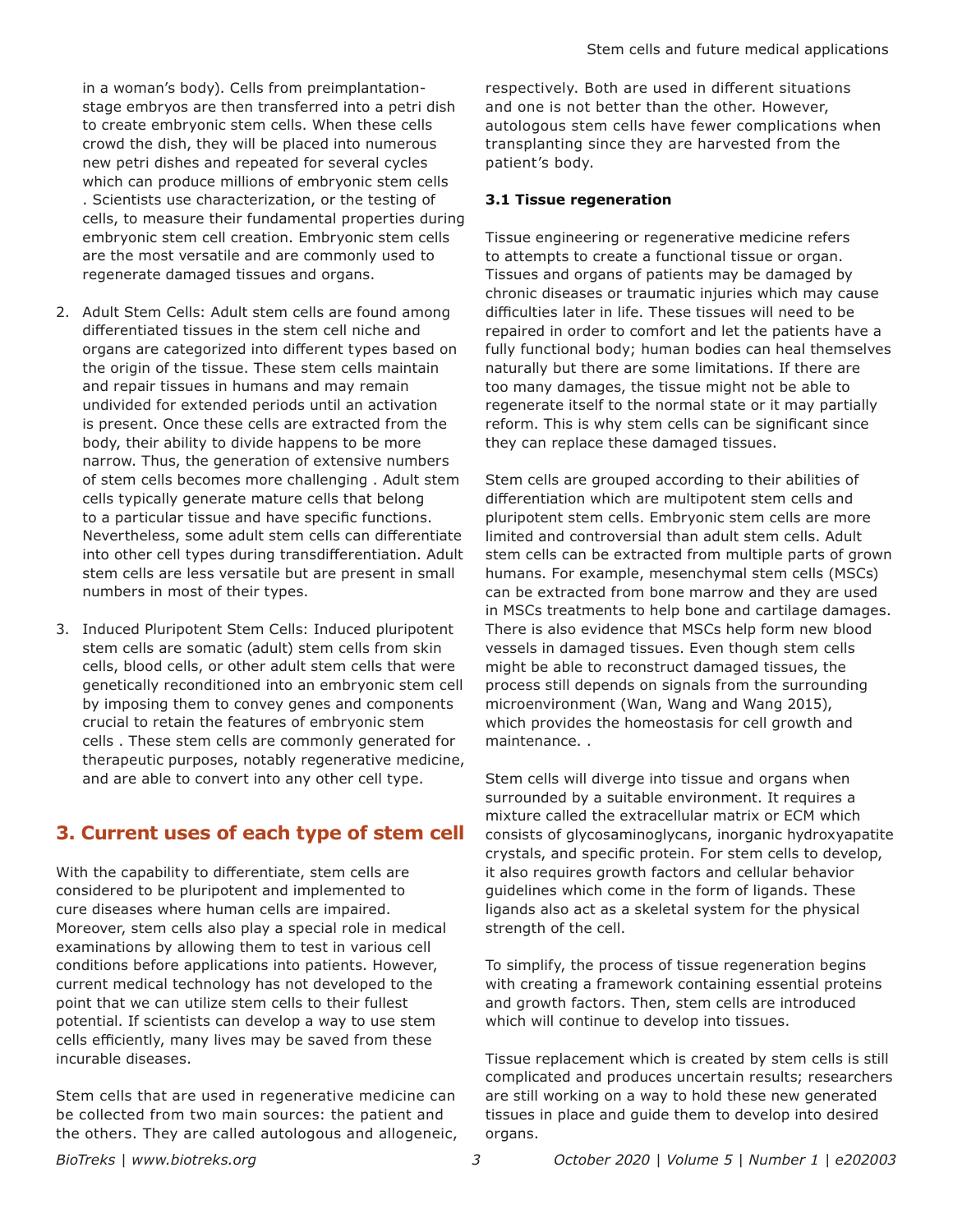# **3.2 Cardiovascular disease treatment**

Cardiovascular diseases, such as heart muscle failure, cause the most death worldwide. Researchers are trying to find a way to replace defective tissues. Unlike using the medicine for symptoms-focus treatment, regenerative medicine will provide a long term benefit with a stable replacement. When a heart is damaged, there are mainly three types of vital heart tissues that might need replacement including cardiomyocytes, cardiac pacemaker cells, and endothelial cells.

- 1. Cardiomyocytes: They are the primary group with the responsibility of heart contraction. If they are damaged, the hearts may not be able to pump naturally. Cardiomyocytes are terminally differentiated cells which means they cannot replicate to repair themselves when damaged. Dysfunction cardiomyocytes may lead to heart failure or heart attack. Currently, the only treatment for dysfunctional cardiomyocytes is a heart transplant.
- 2. Cardiac pacemaker cells: These cells generate impulses that control blood pumping which directly contribute to the heart rate; the sinoatrial (SA) node is a biological pacemaker.
- 3. Endothelial cells: They help to line blood vessels and transfer oxygen to the cardiocytes.

Researchers are mainly using adult stem cells and pluripotent cells to reconstruct the affected heart tissue. They transplant stem cells into the patients with a defective heart in effort to create a working one.

# *3.2.1 Adult stem cell treatment*

There are some experiments conducted dealing with adult stem cells which are shown to improve function of the hearts. However, those transplants died shortly after. Researchers expect to use adult stem cells to enhance cardiac function by releasing signals without replacing pre-existing muscle. Clinical trials show that transplants on the defected hearts by using adult stem cells extracted from the bone marrow are achievable and effectively safe. On a larger scale with placebo-controlled and randomized trials display less improvements of the cardiac function. An agreement has been concluded where researchers believe that adult stem cells have the most potential to be beneficial to cardiac functions.

# *3.2.2 Pluripotent stem cell treatment*

Beating human heart muscle cells can be formed by using pluripotent cell-derived cardiomyocytes. When

a heart attack occurs, newly-formed cardiomyocytes can generate vital signals and substitute the lost ones. They can have substantial benefits. These results are shown in animal-based transplants ranging from mice to monkeys dealing with heart diseases. Currently, there are not many clinical trials using pluripotent stem cells on humans, but researchers are trying to build patches created by human heart muscle cells which are created from pluripotent stem cells. Early results indicate that with further developments, these patches can be beneficial for failing hearts patients.

# **3.3 Brain disease treatment**

The brain is amazingly complex. It contains more than eighty billion nerve cells which consist of a trillion connections between these neurons. As a result, when the brain is damaged, it can negatively have an impact on various functions. One of the main developments in neuroscience research is the study of neural stem cells; neural stem cells can be defined as multipotent cells that have the ability to renew themselves. There have been several approaches that stem cells can already be used in patients. Despite the excitement, the therapies have only been seen in the part of neurons obtained from embryonic stem cells and induced pluripotent stem cells (iPSCs) (Gage and Temple 2013). When the central neuron is damaged, there are some possible ways for future medical care in the following examples of brain disorders.

# *3.3.1 Stroke*

Stroke is a medical condition when a blood vessel that carries nutrients and oxygen is blocked or ruptures, resulting in poor blood flow to the brain which can cause disability or death (American Stroke Association 2020). Consequently, neural stem cell transplant examination is required in order to reconstitute possible brain damages. The current research proves that the stem cells injection is feasible in decreasing initial neurologic deterioration, apoptosis, and brain edema formation (Ul Hassan, Hassan and Rasool 2009).

# *3.3.2 Vision restoration*

Vision restoration is the damage to the brain and retinal which possibly leads to the loss of vision which is considered to be irreversible (Sabel, Henrich-Noack, Fedorov, et al. 2011). Recently, the medical staff have achieved new treatments from the use of stem cells. In effort to repair vision, these cells are transplanted to regenerate retinal pigment epithelial (RPE). By addressing the various types of blindness conditions, AMD or age-related macular degeneration affects a huge number of a population around the world.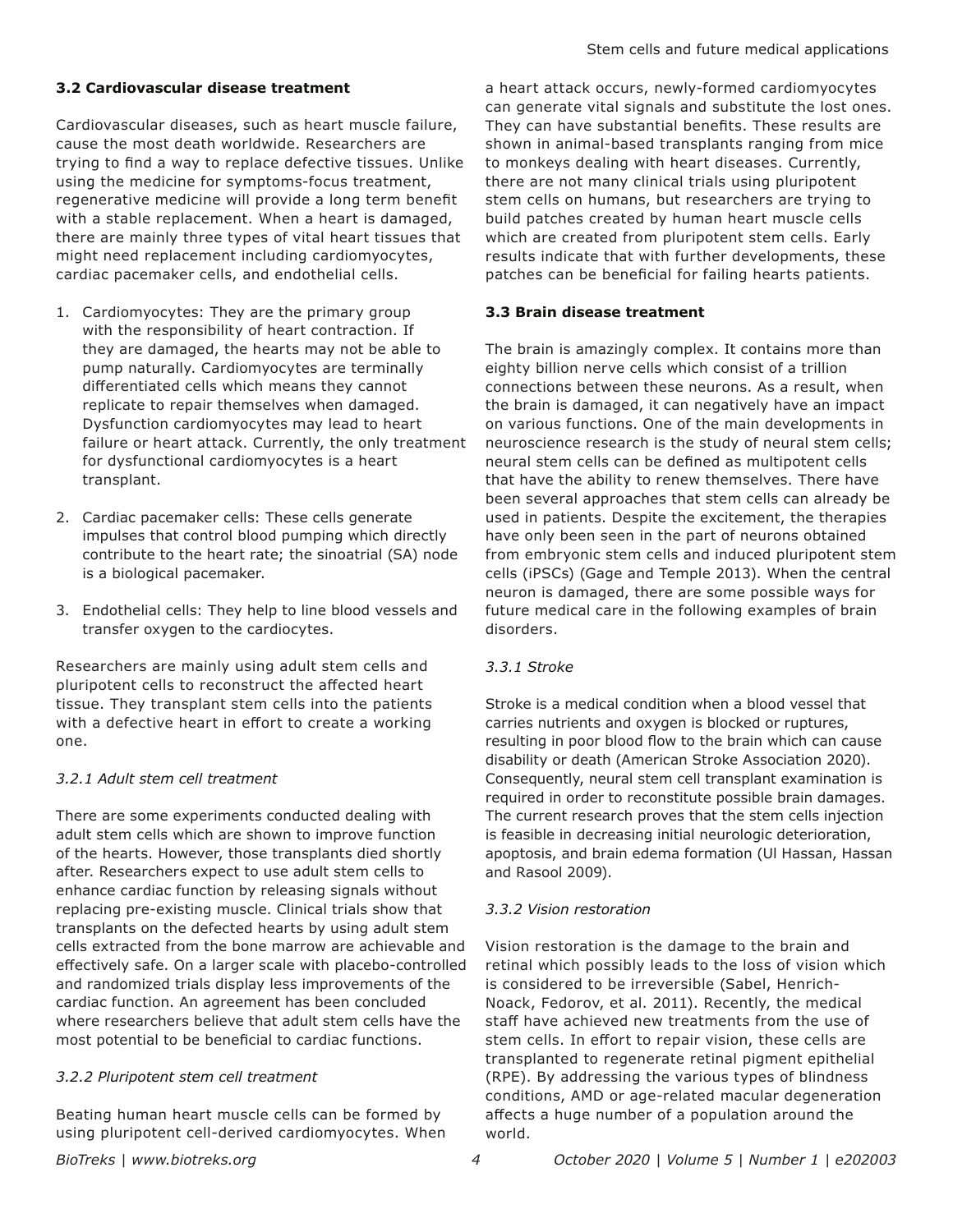## *3.3.3 Parkinson's disease*

Parkinson's disease is a long-term neurological disorder that mainly comprehends movement such as shaking, slowness and difficulty with walking. Most researchers are using aborted human embryonic tissue which indicates that both clinical and long-term benefit does occur with transplants.

## *3.3.4 Alzheimer's disease*

Alzheimer's disease is known as an irreversible disease that could lead to dementia which is considered a longterm brain disorder. The patient who is diagnosed with Alzheimer's disease is associated with the decline of cognitive function such as arousal, attention, learning, and emotion. Currently, the stem cells treatment for Alzheimer's disease is not available yet. However, the latest research provides the strategies of new stem cell therapies apart from using drug treatment (Ul Hassan, Hassan and Rasool 2009).

## **3.4 Autoimmune disease treatment**

Normally, the immune system is responsible for defending against detrimental diseases. However, people with autoimmune diseases have the immune system that reciprocates its function by attacking self-antigens. Since this disease could either occur in a particular organ or across different tissues in the human body, the symptoms could be quite severe without proper treatment. Although there are many possibilities for autoimmune disease treatments, some of the methods are not effective enough to cure this life-long disease (Riordan 2017). To exemplify, the use of steroids and other immunosuppressive drugs often have inconsistent effects and involve toxicities which will negatively affect the users in the long term period. Therefore, regenerative medicine is an interesting alternative to assist the body system in recovering the destroyed cells and recognizing self-antigens while preserving the ability to defend the unprecedented cells that could be harmful to the body system. Accordingly, there are several adult stem cells that are required in this treatment (e.g. hematopoietic stem cells and mesenchymal stem cells) (Choi 2009).

## *3.4.1 Hematopoietic stem cells*

Hematopoietic stem cells have been implemented as a treatment to cure the autoimmune disease since 1990 (Choi 2009). The intention of the transplantation is to destroy the defective cells and generate a proper immune system. To exemplify, the hematopoietic stem cell was injected into the body so that the body bone marrow could release the stem cell through the bloodstream. Then, after the dysfunction cells have been through

a cytotoxic process (the process where the cells are destroyed), the patient will gradually recover through the self-healing process. There were numerous trials being placed among several types of patients with autoimmune disease and the results were not completely positive; there were several deaths and some patients were persistent from stem cell transplantations. Nevertheless, the overall outcome was quite pleasurable as the success rate still greatly outweighs the mortalities in most types of autoimmune disease patients (Choi 2009)

## *3.4.2 Mesenchymal stem cells*

Alternatively, with protective and anti-inflammatory abilities, mesenchymal stem cells are another source of adult stem cells that can be implemented in cellularbased therapy. However, the concept of transplanting mesenchymal stem cell and hematopoietic stem cell is quite different; hematopoietic stem cell transplantation requires the patient to be immunosuppressed in order to acquire transplantation while mesenchymal stem cell has the potential to inhibit unsophisticated memory and activated necessary cells for example T cells, B cell, NK cells, and dendritic cells in order to correct mismatched lymphocytes. Moreover, mesenchymal stem cell transplantation also has additional benefits for patients with systemic lupus erythematosus(SLE): bone marrow reconstruction and multiorgan dysfunction correction (Choi 2009).

## *3.4.3 Adipose tissue-derived mesenchymal stem cells*

With some limitations of mesenchymal stem cells (e.g. abundance and availabilities), the scientists are developing adipose tissue-derived mesenchymal stem cells (AT-MSC) purposely for it to substitute the mesenchymal stem cell in the transplanting process as it is easier to obtain. Even though AT-MSC is now applicable mainly for regenerative treatment and wound healing, the AT-MSC itself also contains immunosuppressive qualities which scientists hypothesize that it could act as a substitution for MSC so that the transplantation treatment for autoimmune diseases could be done with fewer difficulties (Choi 2009).

## *3.4.4 Autoimmune diseases*

1. Multiple Sclerosis: Multiple sclerosis is concerned as a demyelinating disease in which the spinal cord and nerve system in the brain have been damaged by the activation of T cells. As a result, it may produce a variety of neurological symptoms that can worsen over time. Currently, the disease cannot be cured yet but the new advancement in technology and therapeutic like autologous hematopoietic stem cell transplantation have allowed us to slow the multiple sclerosis progression.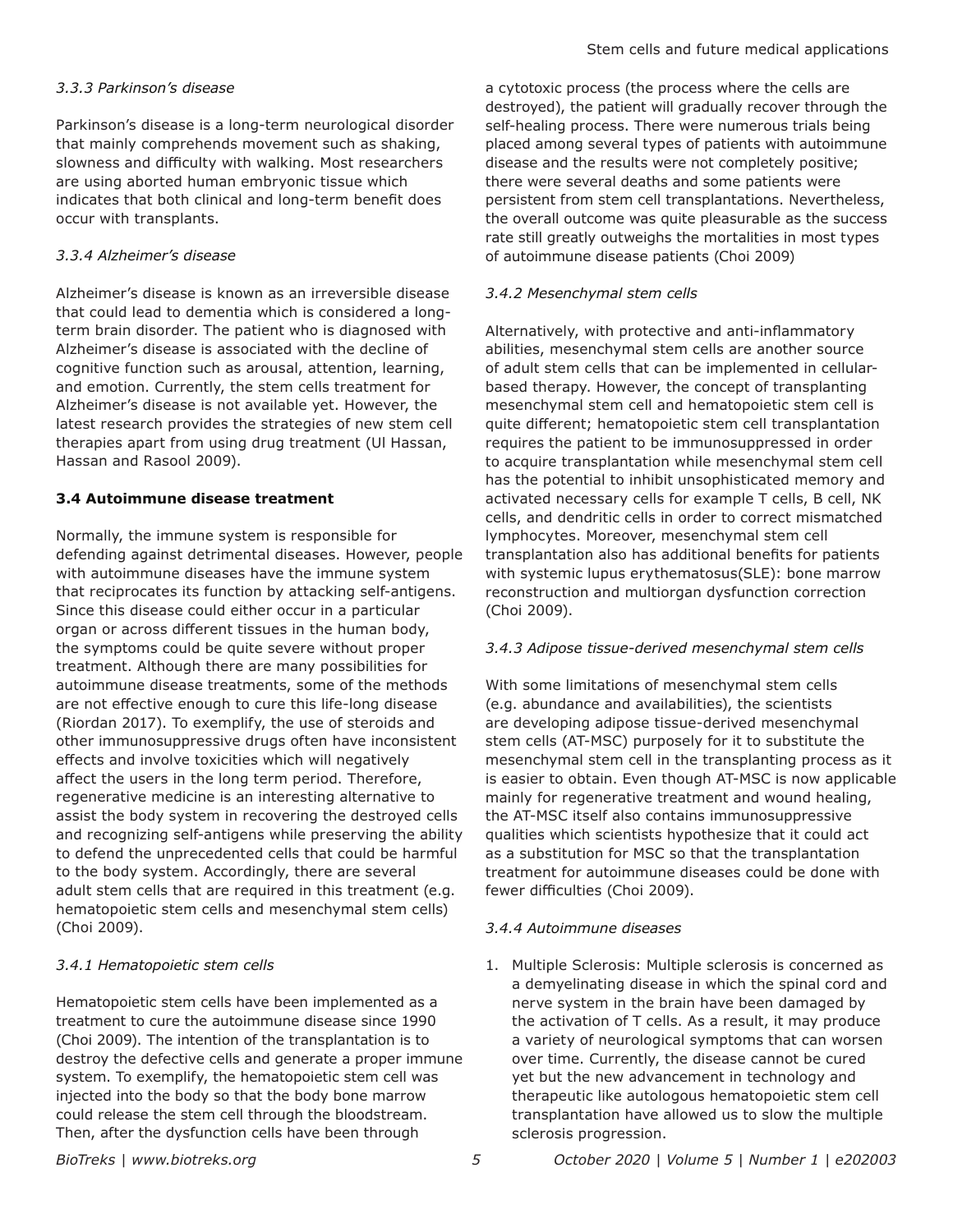- 2. Autoimmune Cytopenias: The autoimmune disorder that could lead to thrombocytopenia and bleeding as a consequence of the decline in platelet level. According to the experiment, the treatment strategies remained to be diverse for the scientist to discover the best source for stem cell transplantation.
- 3. Crohn's Disease: Currently, there is no clear explanation of what causes Crohn's disease but it is thought to be a consequence of the abnormal activation of the helper T-cell in the gastrointestinal tract. Thus the patient who is diagnosed with Crohn's disease usually experienced stomach pain and diarrhea. Although there is no surgical way to cure the disease, the new medication can now be associated. The latest research shows that stem cell therapy can effectively decrease the negative immune response.

# **3.5 Cancer treatment**

Generally, the human body is made up of trillions of cells that will grow and replicate to construct new cells which perform different functions in the body. Cancer is a disease caused by certain DNA changes to when the cells replicate themselves. The individual has a different set of genetic mutations as a consequence of certain environmental exposures. Although the body's immune system would normally get rid of abnormal or damaged cells, cancer has the ability to elude the protection and change the surrounding microenvironment. In addition, there are more than a hundred types of cancer whereby they are usually named it from the area of occurrence (eg. breast cancer, brain cancer, ovarian cancer). The scientists have found that stem cells can contribute to the procedure of cancer and autoimmune diseases treatment (National Cancer Institute 2015).

# *3.5.1 Cancer*

- 1. Breast Cancer: In the last few decades, more than a million women have suffered from breast cancer. The new advancement in the medical field has developed various options to cure the disease, for example, chemotherapy, radiotherapy, surgery, endocrine therapy. However, allogeneic hematopoietic stem cell transplant has also been introduced as an option to a more effective procedure to reduce the relapse of cells (Hawsawi, Al-Zahrani, Mavromatis, et al. 2018).
- 2. Lung Cancer: The most common type of lung cancer is small-cell lung carcinoma or SCLC. The frequently used treatment options for this are chemotherapy and radiotherapy. Recently, the combination of chemotherapy and autologous hematopoietic stem cell transplant is commonly used in order to

reduce the chance of relapse (Hawsawi, Al-Zahrani, Mavromatis, et al. 2018).

3. Leukemia: Leukemia and lymphoma are resulting from the uncontrollable rise of white blood cells. The procedure of chemotherapy and radiotherapy has been replaced by the use of bone marrow or hematopoietic cell transplantation (Hawsawi, Al-Zahrani, Mavromatis, et al. 2018).

Presently, the theory of cancer stem cells is controversial as its affirmation is based on the experiments of a particular cell to illustrate that it does feed tumors within the body. Thus the cells would be able to cure the patients. However, if it leaves cancer stem cells behind after the therapy then it could relapse and cause tumors to grow again. There are many questions for scientists to be explored for future cancer therapies (Hawsawi, Al-Zahrani, Mavromatis, et al. 2018).

# **3.6 Diabetes**

Diabetes is a common chronic disease that can be categorized into 2 main types: type 1 diabetes and type 2 diabetes. Currently, type 1 diabetes is the only type with qualified treatment implementing regenerative tissues; although the particular research seems to be beneficial to people with diabetes, patients with type 1 diabetes are not the majority cases compared to the widespread amount of people with type 2 diabetes; type 1 diabetes is considered to be an autoimmune disease and normally associates with juveniles while type 2 diabetes cases are common in adults and are mostly caused by improper habits such as consuming diets that lead to obesity (Centers for Disease Control and Prevention 2020).

Patients that are experiencing type 1 diabetes will lose the pancreas' capability to produce sufficient amounts of insulin; insulin is responsible for enabling sugar molecules in the bloodstream to enter the process of cellular respiration. Therefore, stem cell therapy is one of the treatments recommended as it has the ability to reverse and cure diabetes in the long-term period (Centers for Disease Control and Prevention 2020).

There are several approaches toward the patients in tissue regenerative medications: growing cells, direct differentiation, reprogramming, and self-regulation (Harvard Stem Cell Institute 2020).

1. Growing Cells: In this approaching process, the researchers aim to utilize embryonic stem cells as a source to produce pancreatic endocrine cells, then expand the quantity of cells by a special bioreactor. Unfortunately the differentiation of pancreatic endocrine cells into beta cells, which is a crucial part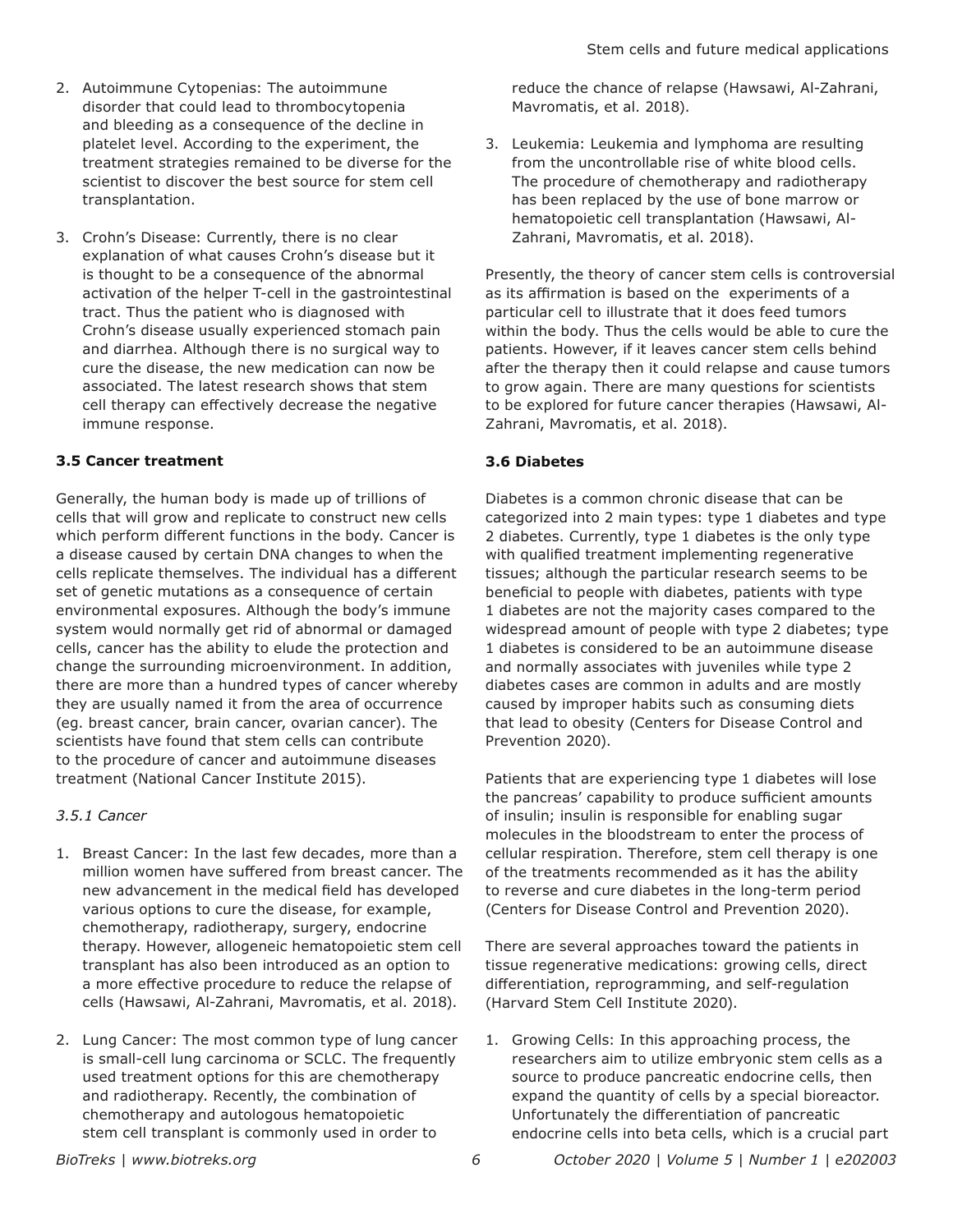in insulin production and secretion,has not yet been confirmed that it is possible in humans. However, if this approach has succeeded, it could verify that the patients would get the precise amount and type of cell.

- 2. Direct Differentiation: This approach is quite similar to the first one, nevertheless, it requires different types of pancreatic cells: pancreatic acinar (digestive) cells. This method is confirmed to be successful in the treatment process by differentiating the pancreatic acinar cells into beta cells and stimulating the process of insulin production. Therefore, apart from implementing this approach towards diabetes treatment, the scientists are currently adapting the particular theory to different cells in the body (e.g liver cells).
- 3. Reprogramming: This approach implements the reprogramming techniques with extracted cells from patients; it aims to produce induced pluripotent stem cells (iPS) and convert them to beta cells. However, even though numerous trials have been experienced in the laboratory, the conversion from iPS to beta cells is not yet applicable to humans.
- 4. Self-regulation: Differently, instead of evolving other types of cells into beta cells, this approach aims to stimulate the intensification of beta cells by themselves; it could be done through the process called self-replication. Correspondingly, after the scientists have examined the process closely, the beta cells do replicate themselves in the pancreas but with an extremely slow rate; some researchers are discovering medications that would enhance the replication rate.

Following the approaches of stem cell transplantation, immunologists and bioengineers are concerned about the possible destruction of transplanted cells from the body immune system. Hence, they invented semi-permeable membranes for the cells using cellular engineering deliberately to strengthen them; the membranes act as gateways to authorize specific molecules to proceed the cell (i.e. glucose and insulin) and inhibit the entrance of immune cells (Harvard Stem Cell Institute 2020)

# **4. Methods of checking stem cells**

# **4.1 Checking embryonic stem cells**

The research of stem cells in labs is vital for the intuition gained on how diseases and certain medical conditions develop (Mayo Foundation for Medical Education and Research (MFMER) 2019). By observing how stem cells derive, transform, and mature into certain types of

tissues produced in a human body allows researchers to understand functions of stem cells and reasons why many of the adverse infections or diseases occur (Stanford Medicine 2020). Before using these stem cells for tests or therapy, researchers have to learn how to grow them in a lab and check to ascertain that they exhibit the characteristics and functionality of the desired replaceable cells. Methods of checking stem cells are important factors in making sure that the stem cells not only divide correspondingly to the patients' needs but also do not become malignant or show signs of possibilities to cause auto-immune diseases.

Scientists need to come up with a process to test and check embryonic stem cells for the exhibition of their fundamental functional features. Although the process is not yet fully standardized, some tests are used to identify the necessary properties. Specific techniques and procedures are carried out to identify cell surface markers and transcription factors, of which are generated by undifferentiated stem cells. Other checking methods include growing, subculturing, examining these cells under a microscope, and testing for their pluripotency, which is defined as the ability of a cell to generate all of the cell types of an organism .

- 1. Growing and Subculturing: Checking embryonic stem cells can be done by growing and subculturing them for many months. This is done to eradicate early problems associated with the cells' inability to self-replicate and maintain a prolonged development. Once these issues are decimated by observing these cells under a microscope, long-term growth of stem cells and their self-renewal capability will be achieved if they remain healthy and undifferentiated during the culture. Furthermore, these embryonic stem cells can be checked for eligibility if they are experimented to have the capacity to regrow and be subcultured after going through freezing, thawing, and re-plating.
- 2. Observing: Identifying the functionality and completeness of embryonic stem cells involves observing these stem cells under a microscope. Because during the subculturing process the chromosomes in stem cells might be damaged and mutated, a microscope can help magnify them for a thorough and ensuring assessment. If any dubious damage or a change in the number of chromosomes can be seen, those embryonic stem cells are likely incapable of being used. Though, this process does not ascertain the genetic mutations that might have occurred among stem cells.
- 3. Surface Markers: Checking these pluripotent stem cells involves techniques to identify particular cell surface markers, which are normally constructed by embryonic stem cells. Antigens which are capable of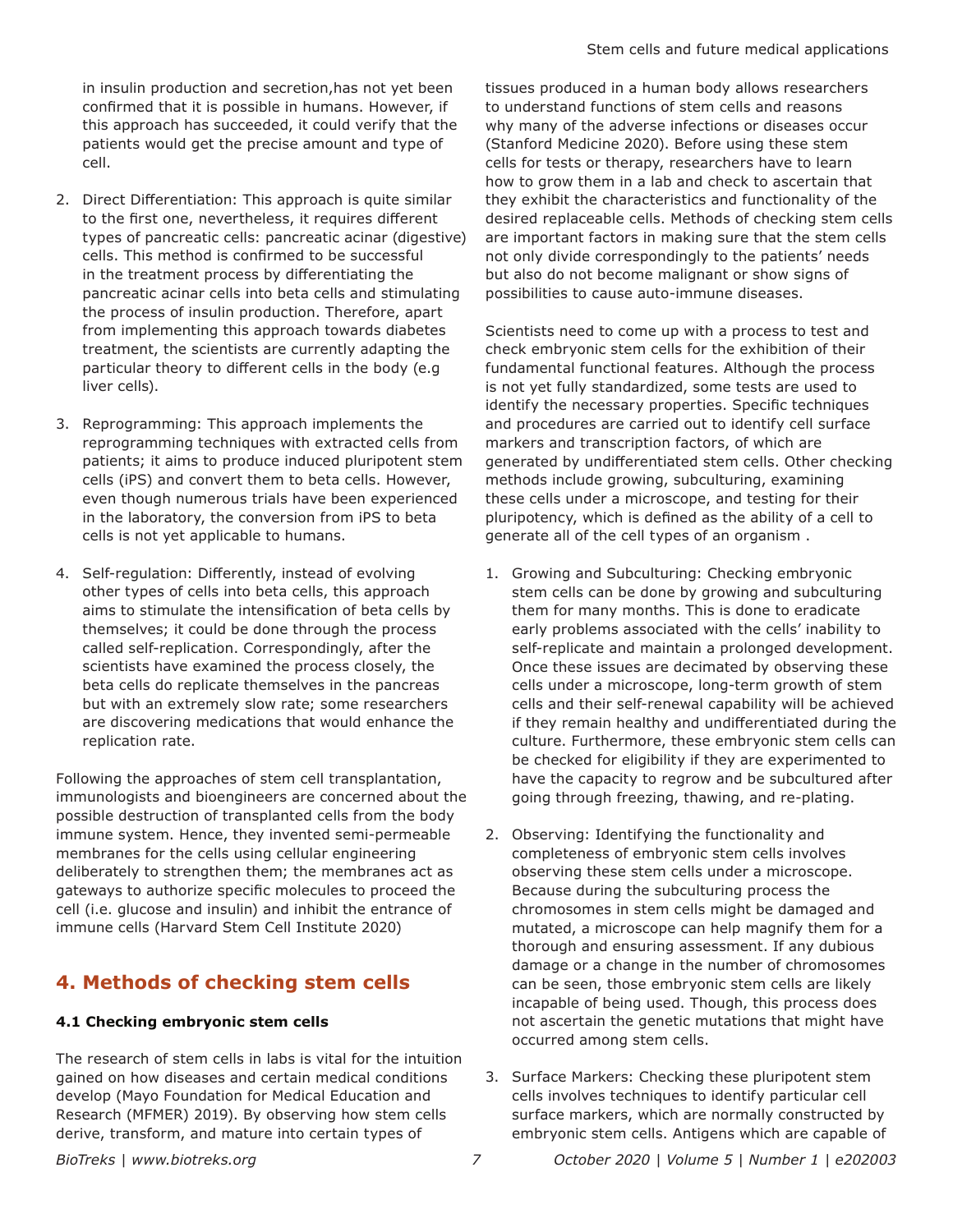isolating and identifying embryonic stem cells, which can be discovered on human embryonal carcinoma cells, include TRA-1-60 and TRA-1-81 (Andrews, Banting, Damjanov, et al. 1984).

4. Transcription Factor: This method uses specific techniques to inspect on the presence of transcription factors whether they are present on the undifferentiated cells. To exemplify, octamer-binding transcription factor 4, or OCT4, and NANOG are the crucial transcription factors located on pluripotent stem cells. These transcription factors are important due to its significance in turning the genes on and off at the right moment. In this case, both NANOG and OCT4 are responsible for self-renewability of stem cells by maintaining them in an undifferentiated state. In addition, NANOG has been seen to be expressed during the development of malignant cancer cells. Embryonic stem cells and cancer stem cells, a subpopulation of cancer cells within the tumor, therefore, are considered to possess similar phenotypes. The correspondence between the two suggests that NANOG influences the process of carcinogenesis and is possibly a marker for malignant tumors (Gawlik-Rzemieniewska 2016). In contrast, OCT4 is the central composition important for stem cells' pluripotency that drastically decreases in presence during differentiation. This transcription factor is considerably crucial for the re-establishment of pluripotency in embryonic stem cells (Shi and Jin 2010).

# **4.2 Checking adult stem cells**

Contrarily, compared to the embryonic stem cells, scientists implement steps of procedures in order to disseminate the eligibility of adult stem cells; they can replicate via cell culture process. Additionally, the procedures can be used to prove the accurate evolution capability of adult stem cells. Also, to make sure of the candidate stem cells' functionality, the purified population of them is transplanted into a human or animal to see whether they repopulate or not. If they repopulate to produce identical cell types, then they are qualified .

- 1. In the first method, the cells in a living tissue are labeled with molecular markers. Later, scientists would be able to identify what specialized cells they generate by separating those without markers from those with markers.
- 2. On the other hand, the second method requires the removal of the cells from a living animal. After that, they are labelled, put in a culture, and transplanted back into another animal, such as a mouse. Whether the cells repopulate into the correct identical cell type is the determining factor in this method of evaluating adult stem cells.

## **4.3 Preservation of stem cells**

Preserving stem cells means the collection and cryopreservation of stem cells which is from Umbilical cord blood and also Umbilical cord tissue for future application (Cells4Life).

This is necessary for tissue regeneration and its medical applications; it allows the cell banks to develop among protein-coding genes found on the cell surfaces which help the immune system in recognizing unfamiliar substances. In humans, the system is called the human leukocyte antigen system (HLA) (Hanna and Hubel 2009).

In order to predict or operate, the collection of stem cells from numerous resources comes with difficulties, but the preservation process permits the cells storage until later use. Furthermore, the fulfillment of safety and quality trials along with cell movement between sections (i.e. section of compilation and processing) are authorized before utilization.

## *4.3.1 Reasons to preserve stem cells*

Since stem cells are similar to other kinds of cells, they can be easily succumbed to the external environment. Cells need a proper environment and also sufficient energy. So these are the two main reasons why cells can not survive. However, a scientist stated that if stem cells are frozen and preserved properly, they can stay alive for years.

# *4.3.2 Where umbilical cord blood stem cells are stored (WebMD 2020)*

Since stem cells provide a load of benefits, people usually reserve their stem cells for their future use. These are some places where people store their stem cells.

- 1. Public cord banks free of charge and donation is available for people who are in need.
- 2. Private cord banks store the blood for use only in family and charge storage fee annually
- 3. Direct-donation banks are an association of public and private cord banks. They store blood for public utilize and likewise store for family use.

# *4.3.3 How long stem cells can be reserved (Cells4Life 2014)*

The maximum preservation period of umbilical cord stem cells is still a moving target. As cord blood banking has been in progress for 25 years and there is no scientific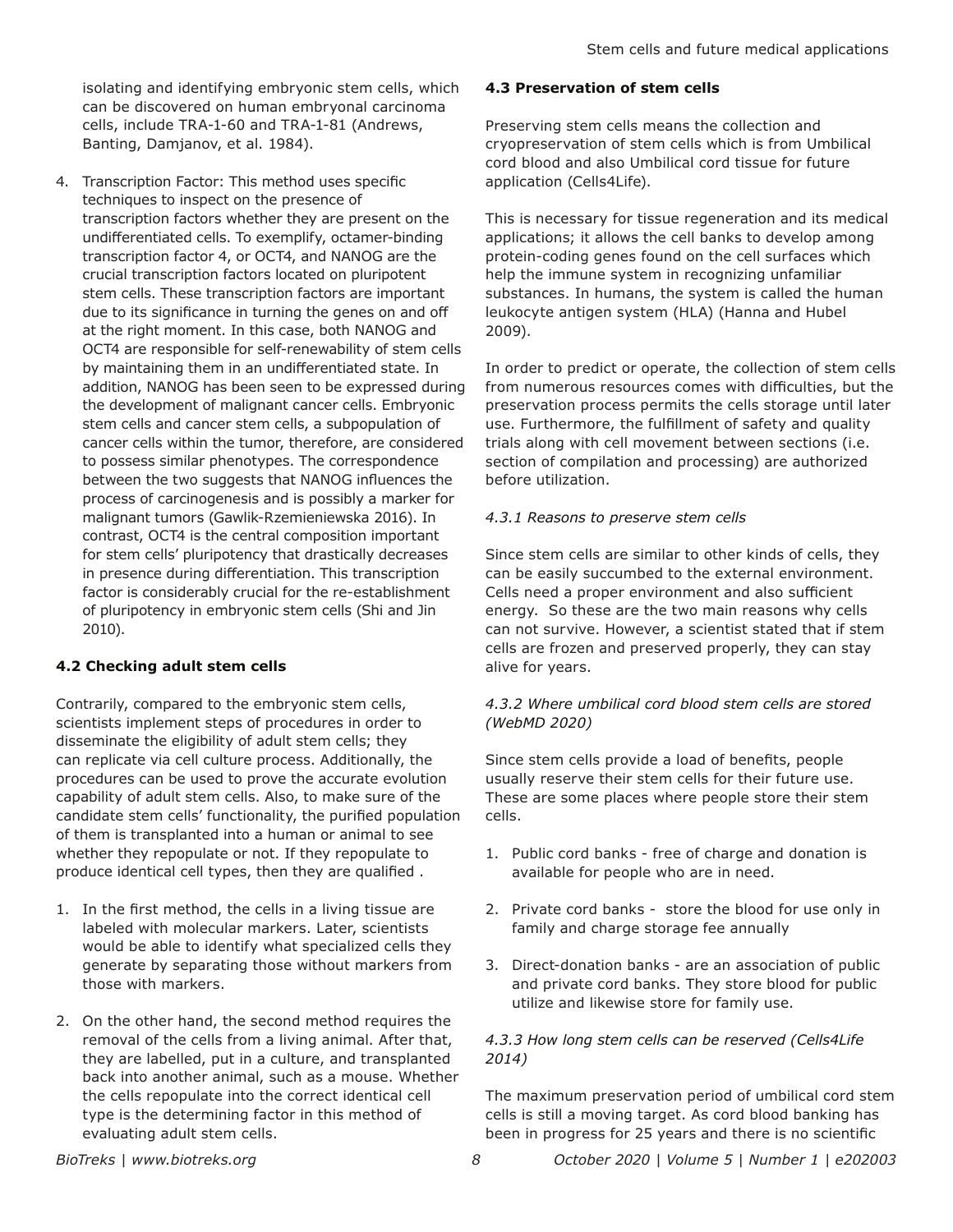information which indicates that stem cells can be accumulated for more than that. Nevertheless, from the latest data, scientists illustrated that these preserved stem cells have no expiration date.

*4.3.4 Process of preserving stem cells (Cordlife Sciences 2020)*

- 1. Step 1: Collect the stem cells by cutting a sector of the baby's umbilical cord cell and storing them in a sterile container.
- 2. Step 2: The collected stem cells are sent to the laboratory for processing the identity of stem cells to make sure that every unit belongs to the exact client.
- 3. Step 3: Next, all the other components were removed from the stem cells, leaving only cord lining. Then utilize a wash buffer solution to clean the cord lining and divide it into small pieces.
- 4. Step 4: After that, add the cryoprotectant solution into the decontaminated parts; it will be transferred into cryovials as a viability protection throughout the cryopreservation process.
- 5. Step 5: Then, at one time when the cryoprotectant solution was added. The cord lining sectors have to be frozen in the controlled-rate freezer. At the temperature lower than 1-2 celsius to preserve the cell viability.
- 6. Step 6: Lastly, after the controlled-rate temperature procedure, the cryovials are changed into a MVE anti-contamination. Consequently, long-term store the product at -190 degrees Celsius in a particular storage system: a vapour-phase liquid nitrogen.

# **5. Potential applications and limitations**

Stem cells have made a considerable impact in the field of science, representing the future of regenerative medicine. The study has shown that stem cells contribute to the treatment of many deadly diseases intertwined with the degenerative or malfunctioning cells. Hence, many biotechnology organizations and researchers around the globe have conducted studies and experiments on stem cells to acquire a better understanding of the subject by exploring its applications and limitations.

The potential of stem cells is theoretically limitless; they are the building blocks of life, and an entire human body is developed from the rudimentary stem cells. However, intensive research is required before the promise of stem cells can be approved for therapeutic uses in the clinic. Therefore, clinical studies and treatment attempts have been gathered in order to predict the possible applications of stem cells.

# **5.1 Drug testing (Cynober 2018)**

Cells that differentiate from the stem cell lines allow the drug testing process to be safer and more convenient. For example, cancer cells are also used to test the effectiveness of anti-tumor drugs. Pluripotent stem cells, possessing the ability to develop into various types of cells, would allow for the greater range of drug testing. Nevertheless, the condition for the drug testing process to be successful is relatively strict and controlled. Therefore, researchers need to be able to control the product of each cell differentiation precisely in order for this method to be possible.

# **5.2 Cell-based therapies**

# *5.2.1 Heart disease*

There are no natural means of regenerating cardiac tissue. Therefore, the only option for people with severe myocardial infarction is heart transplantation. Scientists have attempted to use mesenchymal stem cells in treatments, but long-term effects are not so positive. However, embryonic stem cells from cardiac cells have been founded to be able to rebuild cardiac cells after infarction in rodents, even though experiments on primates show some complications (Carfgno 2019).

# *5.2.2 Diabetes*

Type I diabetes is a condition when the immune system erroneously attacks the cells producing insulin, hormone regulating the amount of glucose in the blood. Insulinproducing cells are not capable of healing themselves, however, according to recent experiments on rodents, they have been reported to be formed by the use of embryonic stem cells both inside and outside of the testtube. Transplantation on the human subject, however, is yet to be approved of being useful (International Society for Stem Cell Research (ISSCR) 2020).

## *5.2.3 Neural tissue*

Like beta-cells, neural tissue does not actively regenerate. Once the brain gets damaged, the natural healing process cannot be depended on. However, studies in mice have reported that neuron deriving from pluripotent stem cells could be an effective treatment against Parkinson's disease (Panchision 2016). Further potential applications of other types of stem cells are being studied by researchers.

Stem cells provide many honored achievements in the medical field. Nonetheless, the technology still possesses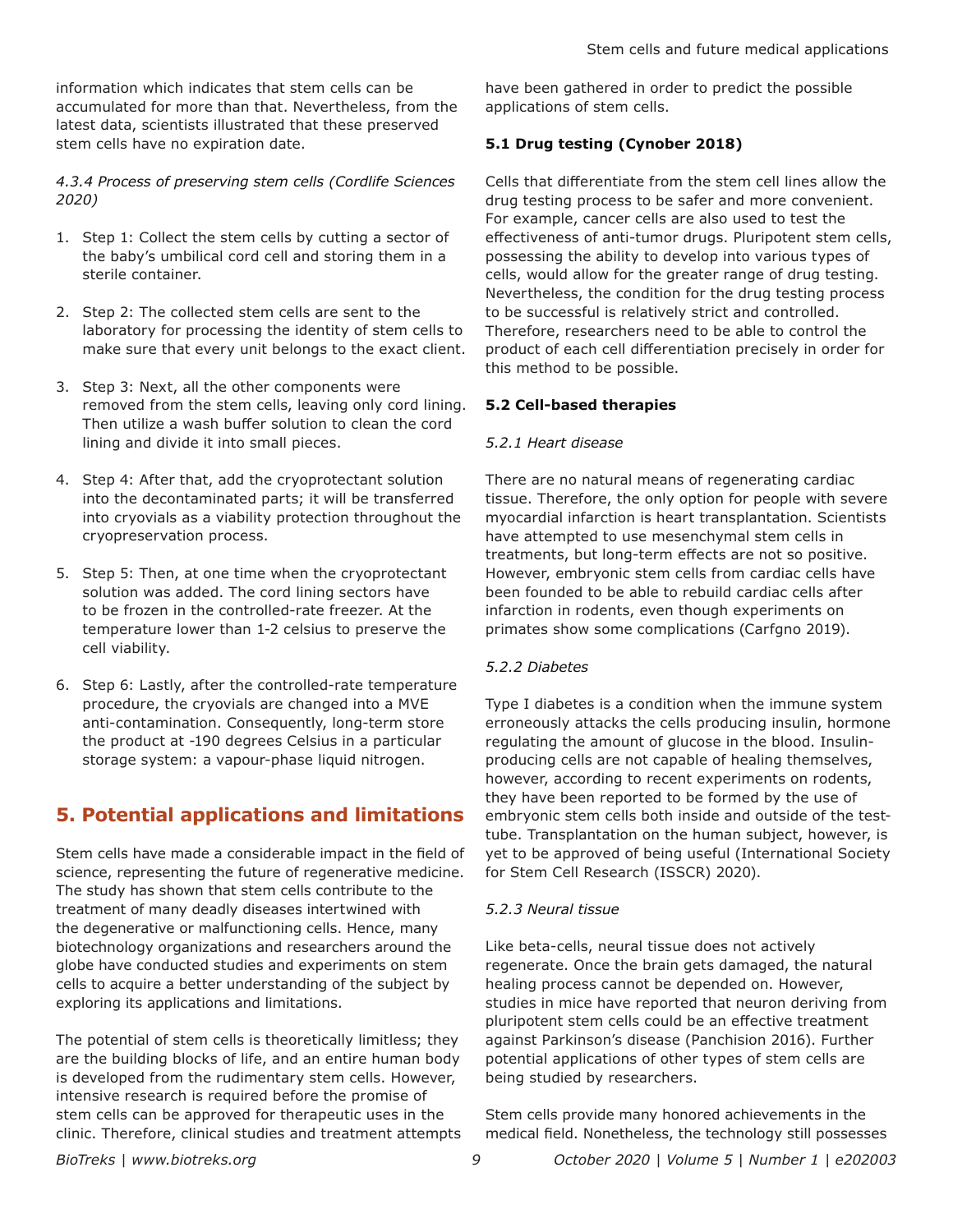certain limitations. According to the current medical knowledge and academic testing, the instances of stem cell limitations include the potential immune rejection, low number of muscle cells, and limited capacity of CSCs.

- 1. The Potential Immune Rejection: The patient receiving treatment from the embryonic stem cells may have transplant rejection resulting from the receiver's immune system; the genome of the donor and the recipient are different. Hence, during the process of stem cell implants which utilize the stem cells of an embryo then deliver the cells to the patient, the immune system might reject; it can lead to the possible failure of the process (Sun, Zhang and Sun 2014).
- 2. Low Number of Muscle Cells: The research suggests that embryonic stem cells can only generate small amounts of muscle cells, which is a boundary for scientists to break (Sun, Zhang and Sun 2014).
- 3. The Limited Capacity of CSCs: Earlier, scientists opined that the heart muscles could not be renewed until the cardiac stem cells (CSCs) were introduced. CSCs can produce muscle cells and vessels. Still, the capacity of the cardiac stem cells is too limited; in other words, it is insufficient for therapeutic use (Sun, Zhang and Sun 2014).
- 4. Wound Healing: The intensive studies demonstrate the possibility of using induced pluripotent stem cells to heal the wound. However, there are not enough research and safety protocols for the process. The process of generating induced pluripotent stem cells with non-technology is still not unproductive and ambiguous (Gorecka, Kostiuk, Fereydooni, et al. 2019).

# **6. Ethical concerns**

In the past decades since stem cells were discovered, many scientists started to pay more attention to stem cell research. In the year 1999, certain ethical issues in stem cell research were brought to a consideration in a meeting; there are many different perspectives on collecting stem cells in terms of ethical concerns. This creates an ongoing debate about the potential negative effects of science in the society. The common concerns are mainly about human cloning, the commodification of human organs, the hybridization of human and animal species, and the aim for regenerative endurance.

# *6.1 Human cloning*

Cloning is a method of creating genetically identical copies of a cell, a tissue, or an organism with desired traits. There are several types of cloning; take animal cloning as an instance. In 1997, the researchers published the delivery of Dolly in Scotland, a sheep that was cloned by nuclear transplant from a differentiated cell. They performed the vital dedifferentiation of a mammary cell donor nuclei by culturing cells in a fertile environment. The cultured mammary cell fused with enucleated sheep eggs from egg cell donors. Consequently, the resulting diploid cells arranged to create initial embryos that were embedded in the uterus of the surrogate parent. As the development was successfully completed and normal, Dolly was born. Later analysis showed that Dolly's chromosomal DNA was certainly identical to the nucleus donor.

Although the use of animal and plant clonings is currently acceptable, it is a very different case for humans due to the fact that humans are different from other organisms in terms of anatomy and rights; an example of differences in anatomy is in the brain. Collaborative research from Weizmann Institute of Science in Rehovot, Israel, and Itzhak Fried of the University of California, Los Angeles, shows a difference in neurons in the brain of humans and other primates. The researchers proved that human neurons have greater efficiency in processing information compared to other primates; this result might help us clarify the unique intelligence in humans (Abbott 2019).

Animal cloning is a process which frequently comes with failures; the scientists are well-aware that human cloning could possibly generate failures as well. It took several years along with numerous attempts to successfully clone a monkey, one of the closest human relatives in the animal kingdom, in 2018. From trials and errors, many primates had to sacrifice their lives for the experiment (Kolata 2001). Consequently, if human cloning is to be done, many human beings would have died from the experiment as well; in terms of individual rights, concerns among the society could possibly be about human health and safety, dehumanization, and the definition of the ancestor. Thus, some people might not accept cloned humans as human beings. Therefore, it may lead to the system of slavery and discrimination. Moreover, the definition of parent would also be affected by the evolution of cloning and confusion might occur whether or not clones should be considered in the family tree.

# **6.2 Commodification of human organs**

During the developments in pharmacological, surgical, and public health have been unprecedented advances in health care. While many medical unsolved problems such as genetic abnormalities and damage and dysfunctional tissues or organs were partly solved, they still have not successfully fulfilled human's desire. Recently, a new regenerative medicine has generated significant interests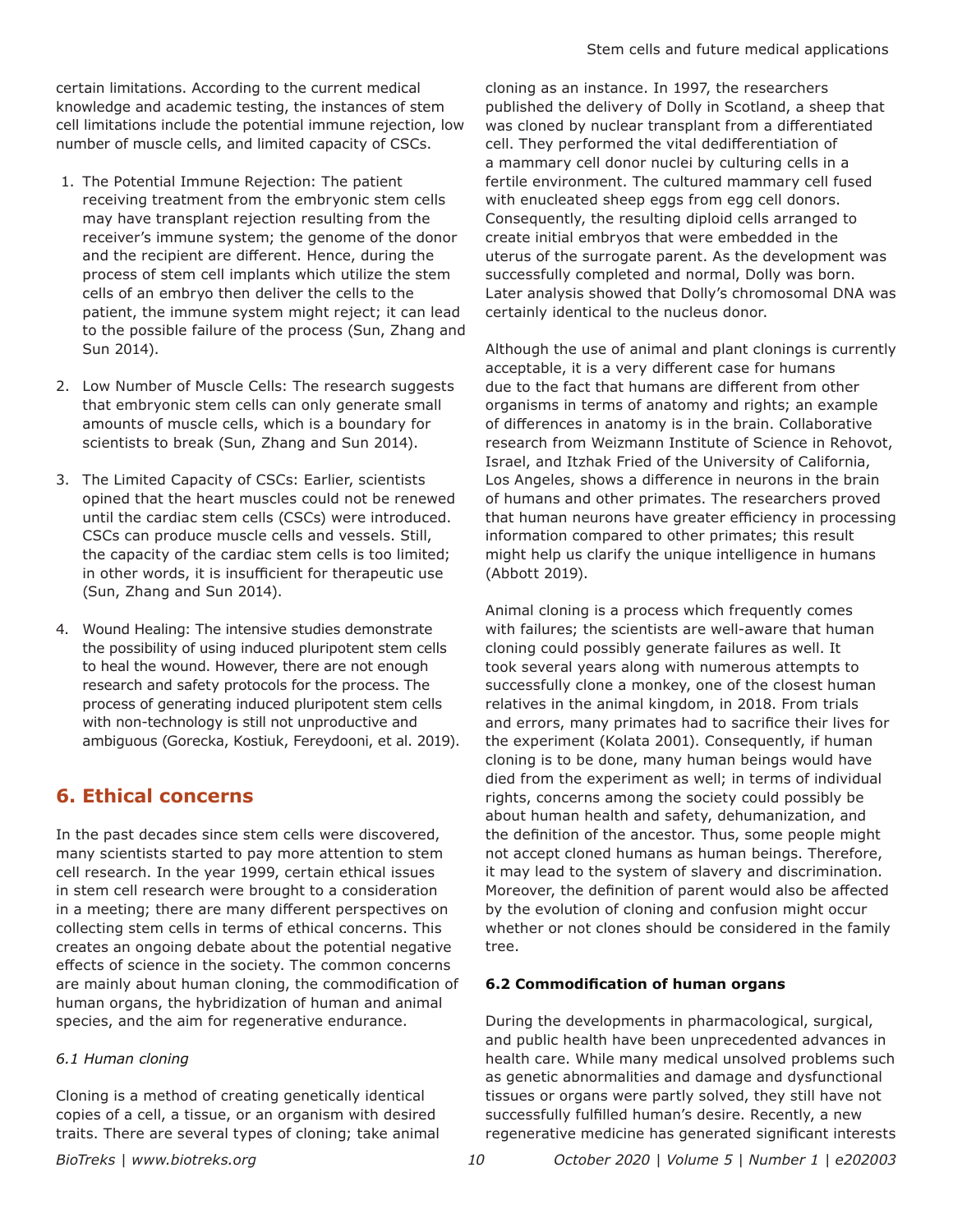among people; it aims to repair or replace dysfunctional, diseased, or dead body parts. This discovery is applicable to mammalian stem cells by using chemicals in order to induce those cells in various tissues. Therefore, it is theoretically also possible to apply to human cells as replacements for body parts.

Although those stem cells are acceptable,

commercialization could not be allowed. To illustrate, the patent on stem cells and the sale of stem cells products such as tissue or organs should not be authorized. In Europe, politicians and the media disagreed with the European Patent Office's(EPO) decision for authorizing the patent to the University of Edinburgh for isolating genetic engineering on stem cells; European patent guidelines prohibit the patent of genetically engineered human stem cells. Especially when the university's patent used the word "animal", it led to many arguments from the protestors saying that the process would have been implemented in humans as well. (Hangman, 2000) This issue helped to urge public opposition to the commercialization of stem cells in Europe. Currently, many biotech companies and traditional pharmaceutical companies have enrolled and invested a lot of money in the stem cell industry In some countries, it is illegal to sell or patent embryos. And in many countries, selling human organs is also prohibited. The rationale behind this is the uniqueness in our bodies; there is the distinctiveness in reflection, expression, action, reception, and relation. Therefore, bodies are priceless and should not be commercialized as if they are properties.

# **6.3 Hybridization of human and animal species**

Studies show that stem cells can be used for hybridization or crossing over between species, including the hybridization between humans and animals; hybridization is a process of crossbreeding between organisms from different species (Wittler 2020). Recently in 2019, a Japanese stem-cell scientist named, Hiromitsu Nakaushi, has created a government funded experiment where embryos from rats and mice were generated from human cells and inserted into selected animals; the main goal is to create animals with human celled organs which can replace the limited human organs. A committee of experts in the science ministry approved these humananimal hybrid embryos to be officially the first in the world (Cyranoski 2019).

Some bioethicists are concerned about the scattering of cells beyond the intention due to ethical issues. Perhaps, the developing animal's brain and its cognition might be affected by the roaming cells. However, the scientists claim that the experiment design process has already considered the possible concerns. Although there are risks of conducting this innovative experiment, it would be a helpful advancement in the medical industry.

# **6.4 Regenerative endurance**

The utilization of stem cells and related developmental medication is recently problematic due to their exaggerated commercials, bringing moral threats to the hospitals; stem cells that dissimulate anti-aging remedies imply a case of unlawful therapeutics that are undeviatingly conferred to victims. In non-human research, these treatments hold a pointed consequence in aging by building a life extent and repairing torn devices such as brain injury in Alzheimer. While those bits of knowledge experiments resemble encouragement, the scientists are still remote from owning quality proof. At the same time, unverified and harmful therapies on antiaging and rejuvenating are already widespread by clinics at the exorbitant cost to the patient. Consequently, this innovative treatment is approachable for both health conditions treatment and beauty purposes.

However, even though a few hospitals do have stem cell treatment, they tend to prioritize safety and feasibility rather than only meeting the patients' desires. Accordingly, many patients are indeed ignorant and affluent. Thus, immoral clinics and clinicians take this opportunity by fleeing from regulation; they export their treatments across the country. Hence, medical tourism is increasing. To illustrate, Dr. Robert Trossel has been fired from the United Kingdom membership by the General Medical Council because he delivered untruthful diagnoses that require regenerative stem cell therapy; for example, the requirement for sclerosis. Then, he charged the patients up to 12,000 pounds which was declared by the General Medical Council to be aimless and illogical. In South Korea, Dr. Hwang woo-Suk who had succeeded in creating human embryonic stem cells via cloning was charged with fraud and bioethics law violations by using eggs from his students and from the black market. After finding his embezzlement, he was sentenced to a 2 years suspended prison at Seoul.

In conclusion, there are both benefits and downsides to the use of stem cells. This is what created concerns and debates about stem cells and their applications. Some common ethical concerns are about cloned humans, turning human organs into commodities, human-animal hybrids, and the use of self-regeneration. In the future, these concerns among the people might be lessened as the process is more transpicuous and people are becoming more understanding.

# **Acknowledgements**

The Medical Research Student's Association team from Patumwan Demonstration School would like to thank our biology teacher and advisor, Mr. Jason Zhang, for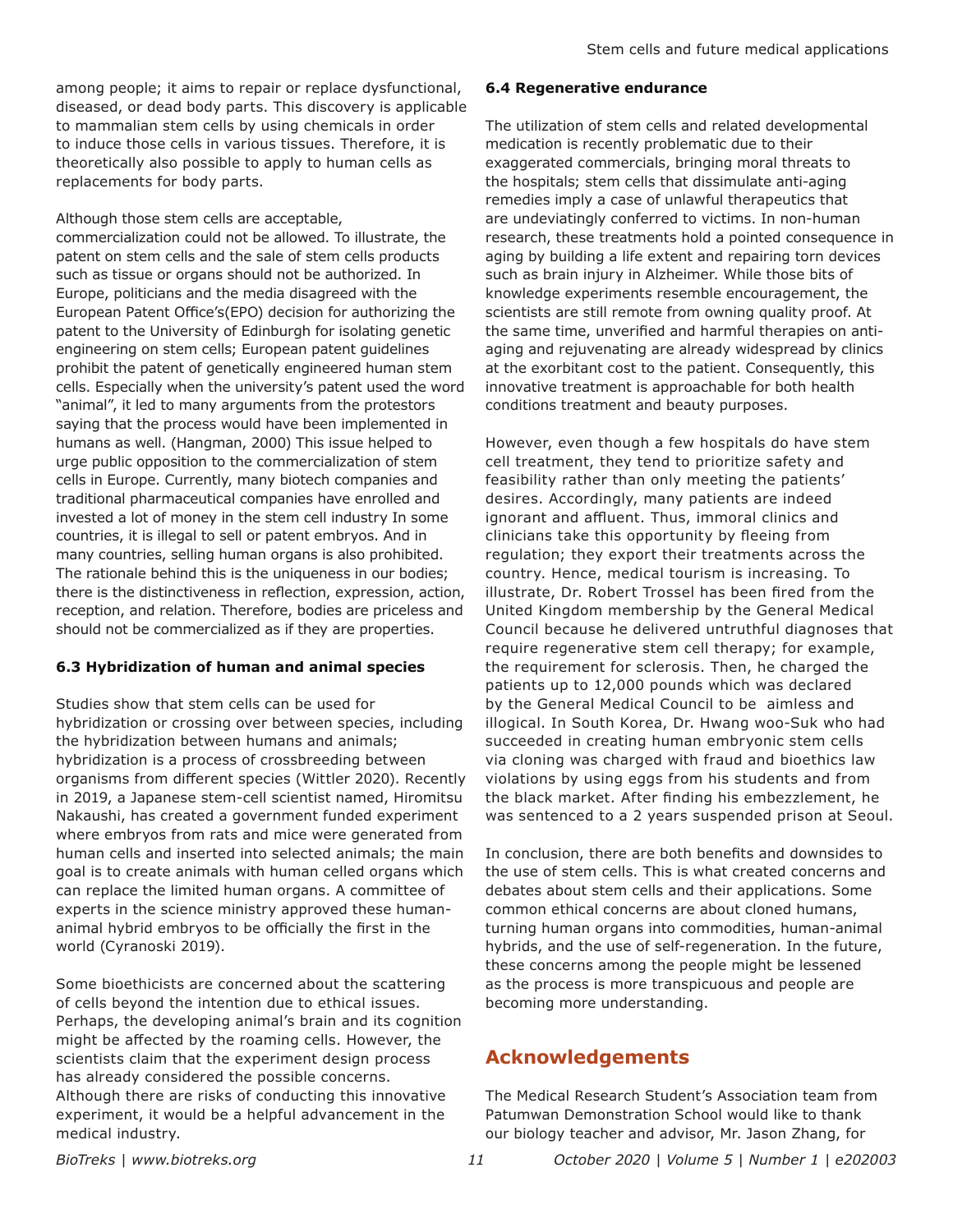helping us forming the brief concepts and directions of our article.

# **References**

- Abbott A. Pioneering brain study reveals 'software' differences between humans and monkeys. Nature [Internet]. 2019 Jan 19 [cited 2020 Apr]. Available from: [https://www.nature.com/articles/d41586-019-](https://www.nature.com/articles/d41586-019-00198-7) [00198-7](https://www.nature.com/articles/d41586-019-00198-7)
- American Stroke Association. About stroke [Internet]. Dallas (TX): American Heart Association, American Stroke Association; c2020 [cited 2020 Apr]. Available from: <https://www.stroke.org/en/about-stroke>
- Andrews PW, Banting G, Damjanov I, Arnaud D and Avner P. Three monoclonal antibodies defining distinct differentiation antigens associated with different high molecular weight polypeptides on the surface of human embryonal carcinoma cells. Hybridoma. 1984;3(4):347-61. doi: 10.1089/hyb.1984.3.347
- Carfagno J. Top potential uses of stem cells in medicine [Internet]. Manalapan (NJ): DocWire News; 2019 May 2 [cited 2020 Apr]. Available from: [https://www.](https://www.docwirenews.com/docwire-pick/future-of-medicine-picks/top-potential-uses-of-stem-cells-in-medicine/) [docwirenews.com/docwire-pick/future-of-medicine](https://www.docwirenews.com/docwire-pick/future-of-medicine-picks/top-potential-uses-of-stem-cells-in-medicine/)[picks/top-potential-uses-of-stem-cells-in-medicine/](https://www.docwirenews.com/docwire-pick/future-of-medicine-picks/top-potential-uses-of-stem-cells-in-medicine/)
- Cells4Life. How long can cord blood stem cells be stored? [Internet]. Burgess Hill (UK): Cells4Life Group LLP; 2014 Apr 9 [cited 2020 Apr]. Available from: [https://](https://cellsforlife.com/how-long-can-cord-blood-stem-cells-be-stored/) [cellsforlife.com/how-long-can-cord-blood-stem-cells](https://cellsforlife.com/how-long-can-cord-blood-stem-cells-be-stored/)[be-stored/](https://cellsforlife.com/how-long-can-cord-blood-stem-cells-be-stored/)
- Cells4Life. Top 5 most common stem cell storage questions [Internet]. Burgess Hill (UK): Cells4Life Group LLP; [cited 2020 Apr]. Available from: [https://](https://cells4life.com/stem-cell-storage-faqs/) [cells4life.com/stem-cell-storage-faqs/](https://cells4life.com/stem-cell-storage-faqs/)
- Centers for Disease Control and Prevention. Type 1 Diabetes [Internet]. Atlanta (GA): Centers for Disease Control and Prevention; 2020 Mar 11 [cited 2020 Apr]. Available from: [https://www.cdc.gov/diabetes/basics/](https://www.cdc.gov/diabetes/basics/type1.html) [type1.html](https://www.cdc.gov/diabetes/basics/type1.html)
- Choi EW. Adult stem cell therapy for autoimmune disease. Int J Stem Cells. 2009 Nov;2(2):122-8. doi: 10.15283/ijsc.2009.2.2.122
- Cordlife Sciences. How is umbilical cord lining collected, processed and preservation [Internet]. India: Cordlife Sciences India Pvt Ltd; 2020 [cited 2020 Apr]. Available from: [https://www.cordlifeindia.com/how-is](https://www.cordlifeindia.com/how-is-cord-lining-collected-processed-and-stored)[cord-lining-collected-processed-and-stored](https://www.cordlifeindia.com/how-is-cord-lining-collected-processed-and-stored)
- Cynober T. Could stem cells replace animal testing in drug development? [Internet]. Berlin: Labiotech UG; 2018 May 14 [cited 2020 Apr]. Available from: [https://](https://www.labiotech.eu/in-depth/animal-testing-stem-cells/) [www.labiotech.eu/in-depth/animal-testing-stem-cells/](https://www.labiotech.eu/in-depth/animal-testing-stem-cells/)
- Cyranoski D. Japan approves first human-animal embryo experiments. Nature [Internet]. 2019 Jul 26 [cited 2020 Apr]. Available from: [https://www.nature.com/](https://www.nature.com/articles/d41586-019-02275-3) [articles/d41586-019-02275-3](https://www.nature.com/articles/d41586-019-02275-3)
- Domen J, Wagers A and Weissman AL. Bone marrow (hematopoietic) stem cells. Bethesda (MD): U.S. Department of Health and Human Services, National Institutes of Health; 2016 [cited 2020 Apr]. Available from: [https://stemcells.nih.gov/info/Regenerative\\_](https://stemcells.nih.gov/info/Regenerative_Medicine/2006Chapter2.htm) [Medicine/2006Chapter2.htm](https://stemcells.nih.gov/info/Regenerative_Medicine/2006Chapter2.htm)
- Gage FH and Temple S. Neural stem cells: generating and regenerating the brain. Neuron. 2013 Oct 30;80(3):588-601. doi: 10.1016/j.neuron.2013.10.037
- Gawlik-Rzemieniewska N and Bednarek I. The role of NANOG transcriptional factor in the development of malignant phenotype of cancer cells. Cancer Biol Ther. 2016 Jan;17(1):1-10. doi: 10.1080/15384047.2015.1121348
- Gorecka J, Kostiuk V, Fereydooni A, Gonzalez L, Luo J, Dash B, Isaji T, Ono S, Liu S, Lee SR, Xu J, Liu J, Taniguchi R, Yastula B, Hsia HC, Qyang Y and Dardik A. The potential and limitations of induced pluripotent stem cells to achieve wound healing. Stem Cell Research & Therapy. 2019 Mar 12;10. doi: 10.1186/ s13287-019-1185-1
- Hanna J and Hubel A. Preservation of stem cells. Organogenesis. 2009 Jul;5(3):134-7. doi: 10.4161/ org.5.3.9585
- Harvard Stem Cell Institute. Diabetes [Internet]. Cambridge (MA): Harvard Stem Cell Institute; 2020 [cited 2020 Apr]. Available from: [https://hsci.harvard.](https://hsci.harvard.edu/diabetes-0) [edu/diabetes-0](https://hsci.harvard.edu/diabetes-0)
- Hawsawi YM, Al-Zahrani F, Mavromatis C, Baghdadi MA, Saggu S and Oyouni AAA. Stem cell applications for treatment of cancer and autoimmune diseases: its promises, obstacles, and future perspectives. Technol Cancer Res Treat. 2018;17. doi: 10.1177/1533033818806910
- Hildreth C. What is the difference between totipotent, pluripotent, and multipotent [Internet]. Stafford (VA): Bioinformant; 2020 Mar 1 [cited 2020 Apr]. Available from: [https://bioinformant.com/totipotent-pluripotent](https://bioinformant.com/totipotent-pluripotent-multipotent/)[multipotent/](https://bioinformant.com/totipotent-pluripotent-multipotent/)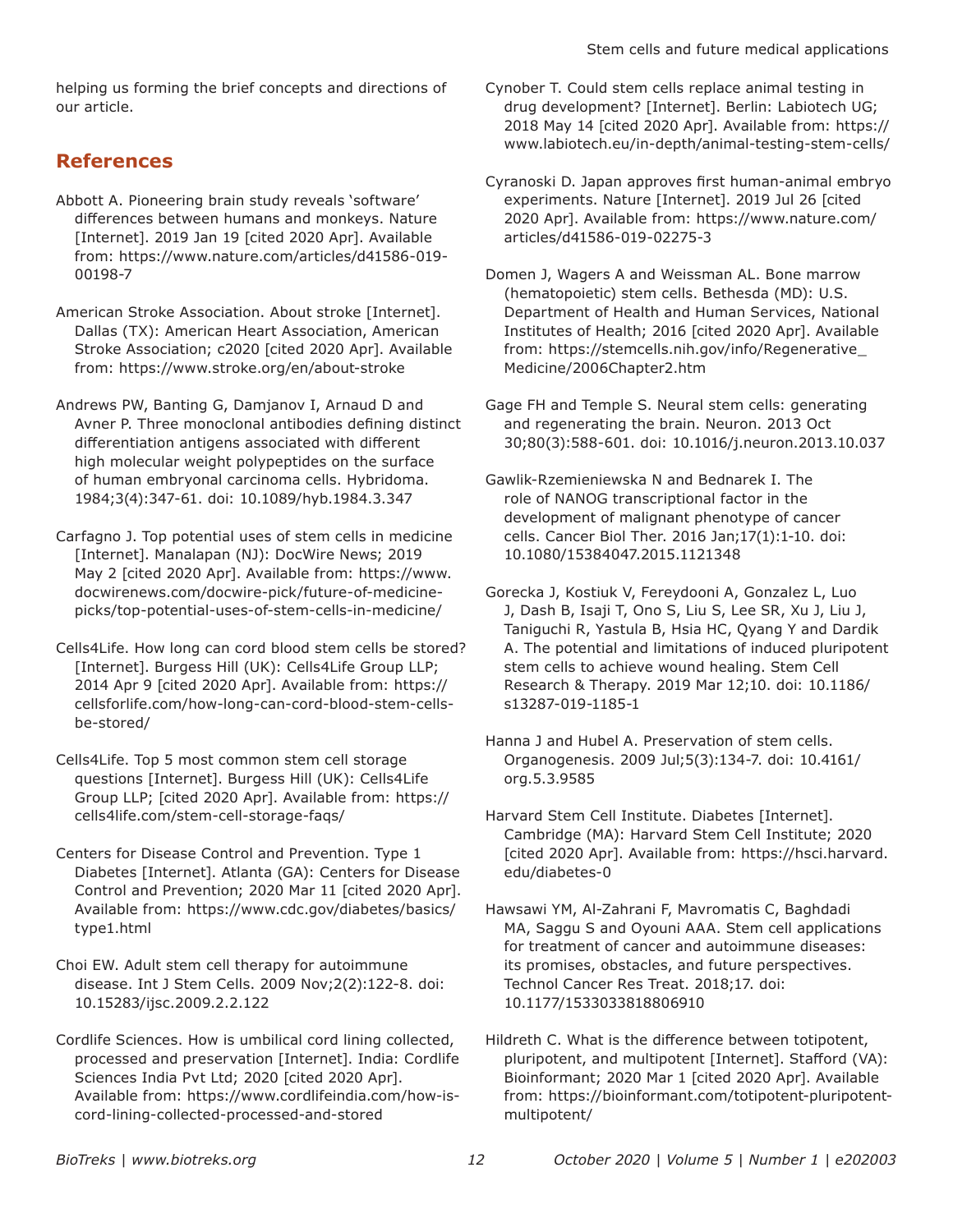International Society for Stem Cell Research (ISSCR). Diabetes: an overview [Internet]. Skokie (IL): International Society for Stem Cell Research (ISSCR); 2020 [cited 2020 Apr]. Available from: [https://www.](https://www.closerlookatstemcells.org/stem-cells-medicine/diabetes/) [closerlookatstemcells.org/stem-cells-medicine/](https://www.closerlookatstemcells.org/stem-cells-medicine/diabetes/) [diabetes/](https://www.closerlookatstemcells.org/stem-cells-medicine/diabetes/)

Issaragrisil S. Hematopoietic stem cell transplant in Thailand. Bone Marrow Transplantation. 2008 Aug;42(Suppl 1):137-8. doi: 10.1038/ bmt.2008.142

Kolata G. In cloning, failure far exceeds success. The New York Times [Internet]. 2001 Dec 11 [cited 2020 Apr]. Available from: [https://www.nytimes.](https://www.nytimes.com/2001/12/11/science/in-cloning-failure-far-exceeds-success.html) [com/2001/12/11/science/in-cloning-failure-far](https://www.nytimes.com/2001/12/11/science/in-cloning-failure-far-exceeds-success.html)[exceeds-success.html](https://www.nytimes.com/2001/12/11/science/in-cloning-failure-far-exceeds-success.html)

Lee JE and Lee DR. Human embryonic stem cells: derivation, maintenance and cryopreservation. Int J Stem Cells. 2011 Jun;4(1):9-17. doi: 10.15283/ ijsc.2011.4.1.9

Mayo Foundation for Medical Education and Research (MFMER). Stem cells: what they are and what they do [Internet]. Mayo Foundation for Medical Education and Research (MFMER); 2019 Jun 8 [cited 2020 Apr]. Available from: [https://www.mayoclinic.org/tests](https://www.mayoclinic.org/tests-procedures/bone-marrow-transplant/in-depth/stem-cells/art-20048117)[procedures/bone-marrow-transplant/in-depth/stem](https://www.mayoclinic.org/tests-procedures/bone-marrow-transplant/in-depth/stem-cells/art-20048117)[cells/art-20048117](https://www.mayoclinic.org/tests-procedures/bone-marrow-transplant/in-depth/stem-cells/art-20048117)

Murnaghan I. New harvesting techniques [Internet]. Explore Stem Cells; 2020 Feb 6 [cited 2020 Apr]. Available from: [http://www.explorestemcells.co.uk/](http://www.explorestemcells.co.uk/newharvestingtechniques.html) [newharvestingtechniques.html](http://www.explorestemcells.co.uk/newharvestingtechniques.html)

National Cancer Institute. Immune system modulators [Internet]. Bethesda (MD): National Institutes of Health, National Cancer Institute; 2019 Sep 24 [cited 2020 Apr]. Available from: [https://www.cancer.gov/](https://www.cancer.gov/about-cancer/treatment/types/immunotherapy/immune-system-modulators) [about-cancer/treatment/types/immunotherapy/](https://www.cancer.gov/about-cancer/treatment/types/immunotherapy/immune-system-modulators) [immune-system-modulators](https://www.cancer.gov/about-cancer/treatment/types/immunotherapy/immune-system-modulators)

National Cancer Institute. Stem cell transplants in cancer treatment [Internet]. Bethesda (MD): National Institutes of Health, National Cancer Institute; 2015 Apr 29 [cited 2020 Apr]. Available from: [https://www.](https://www.cancer.gov/about-cancer/treatment/types/stem-cell-transplant) [cancer.gov/about-cancer/treatment/types/stem-cell](https://www.cancer.gov/about-cancer/treatment/types/stem-cell-transplant)[transplant](https://www.cancer.gov/about-cancer/treatment/types/stem-cell-transplant)

National Institutes of Health. The adult stem cell [Internet]. Bethesda (MD): U.S. Department of Health and Human Services, National Institutes of Health; 2001 Jun 17 [updated 2016, cited 2020 Apr]. Available from: [https://stemcells.nih.gov/info/2001report/](https://stemcells.nih.gov/info/2001report/chapter4.htm) [chapter4.htm](https://stemcells.nih.gov/info/2001report/chapter4.htm)

Panchision DM. Repairing the nervous system with stem cells [Internet]. Bethesda (MD): U.S. Department of Health and Human Services, National Institutes of Health; 2016 [cited 2020 Apr]. Available from: [https://stemcells.nih.gov/info/Regenerative\\_](https://stemcells.nih.gov/info/Regenerative_Medicine/2006Chapter3.htm) [Medicine/2006Chapter3.htm](https://stemcells.nih.gov/info/Regenerative_Medicine/2006Chapter3.htm)

Pham PV. Stem cell drugs: the next generation of pharmaceutical products. Biomedical Research and Therapy [Internet]. 2016 [cited 2020 Apr];3(10):857- 71. Available from: [http://www.bmrat.org/index.php/](http://www.bmrat.org/index.php/BMRAT/article/view/128#sec-5) [BMRAT/article/view/128#sec-5](http://www.bmrat.org/index.php/BMRAT/article/view/128#sec-5)

Ramalho-Santos M and Willenbring H. On the origin of the term "stem cell". Cell Stem Cell. 2007 Jun 7;1(1):35-38. doi: 10.1016/j.stem.2007.05.013

Riordan NH. Stem cell therapy for autoimmune diseases [Internet]. Panama: Stem Cell Institute; 2017 [cited 2020 Apr]. Available from: [http://www.cellmedicine.](http://www.cellmedicine.com/stem-cell-therapy-for-autoimmune-diseases/) [com/stem-cell-therapy-for-autoimmune-diseases/](http://www.cellmedicine.com/stem-cell-therapy-for-autoimmune-diseases/)

Sabel BA, Henrich-Noack P, Fedorov A and Gall C. Vision restoration after brain and retina damage: the "residual vision activation theory". Prog Brain Res. 2011;192:199-262. doi: 10.1016/B978-0-444-53355- 5.00013-0

Shi G and Jin Y. Role of Oct4 in maintaining and regaining stem cell pluripotency. Stem Cell Research & Therapy. 2010 Dec 14;1. doi: 10.1186/scrt39

Stanford Medicine. Testing the use of human embryonic stem cells in tissue regeneration [Internet]. Stanford (CA): Stanford University School of Medicine; 2020. Available from: [https://med.stanford.edu/stemcell/](https://med.stanford.edu/stemcell/research/embryonic_stem_cells.html) [research/embryonic\\_stem\\_cells.html](https://med.stanford.edu/stemcell/research/embryonic_stem_cells.html)

Sun Q, Zhang Z and Sun Z. The potential and challenges of using stem cells for cardiovascular repair and regeneration. Genes & Diseases. 2014 Sep;1(1):113-9. doi: 10.1016/j.gendis.2014.07.003

Takahashi K and Yamanaka S. Induction of pluripotent stem cells from mouse embryonic and adult fibroblast cultures by defined factors. Cell. 2006 Aug 25;126(4):663-76. doi: 10.1016/j.cell.2006.07.024

Ul Hassan A, Hassan G and Rasool Z. Role of stem cells in treatment of neurological disorder. Int J Health Sci (Qassim). 2009 Jul;3(2):227-33.

Wan P-X, Wang B-W, Wang Z-C. Importance of the stem cell microenvironment for ophthalmological cell-based therapy. World J Stem Cells. 2015 Mar 26;7(2):448-60. doi: 10.4252/wjsc.v7.i2.448